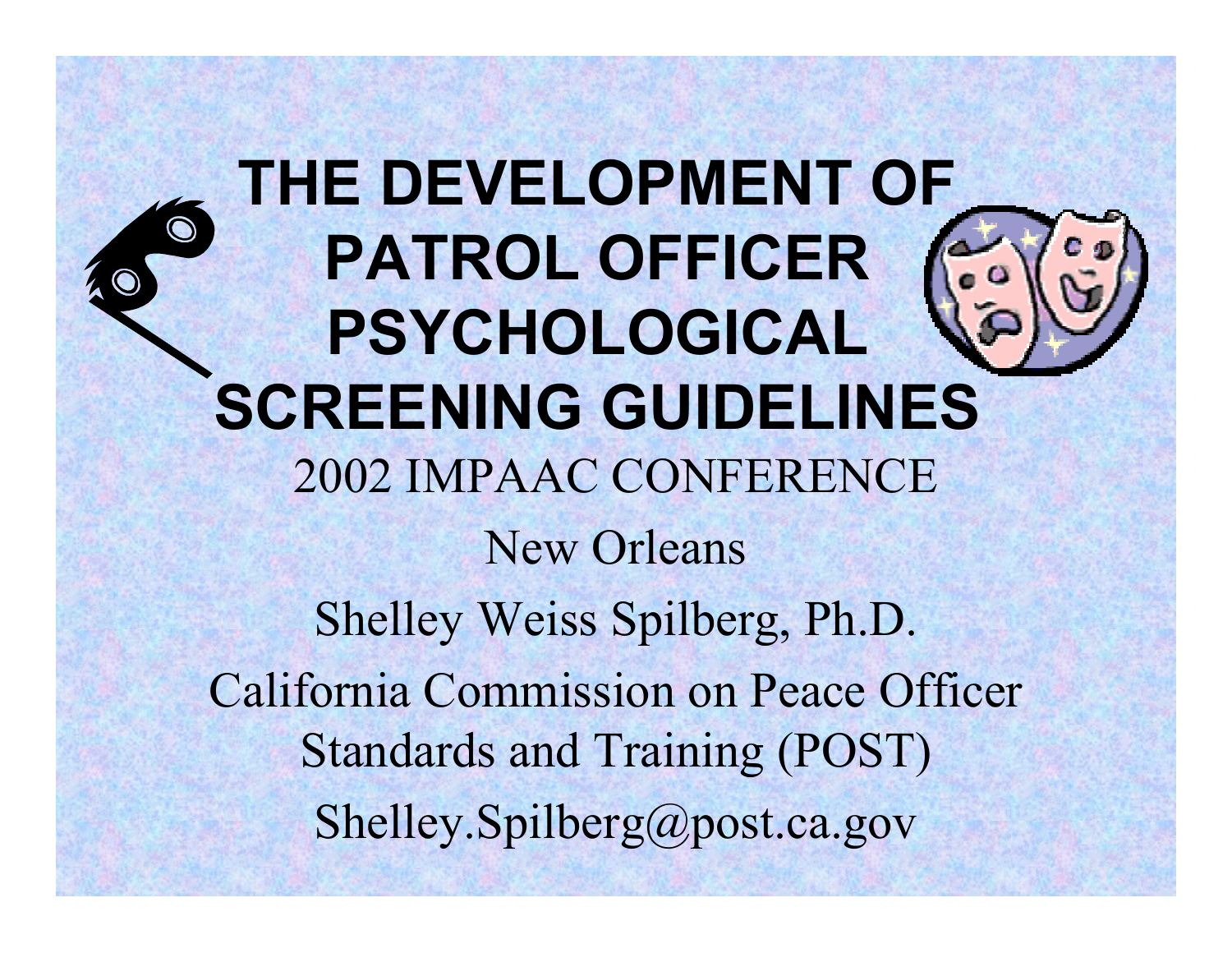# **CALIFORNIA LAW**

### California Govt. Code 1031(f):

"…free from any physical, emotional, or mental condition which might adversely affect the exercise of the powers of a peace officer."

#### POST Regulation 1002(a)(7):

"

... applicants shall be judged to be free from job-relevant psychopathology, including personality disorders . . ."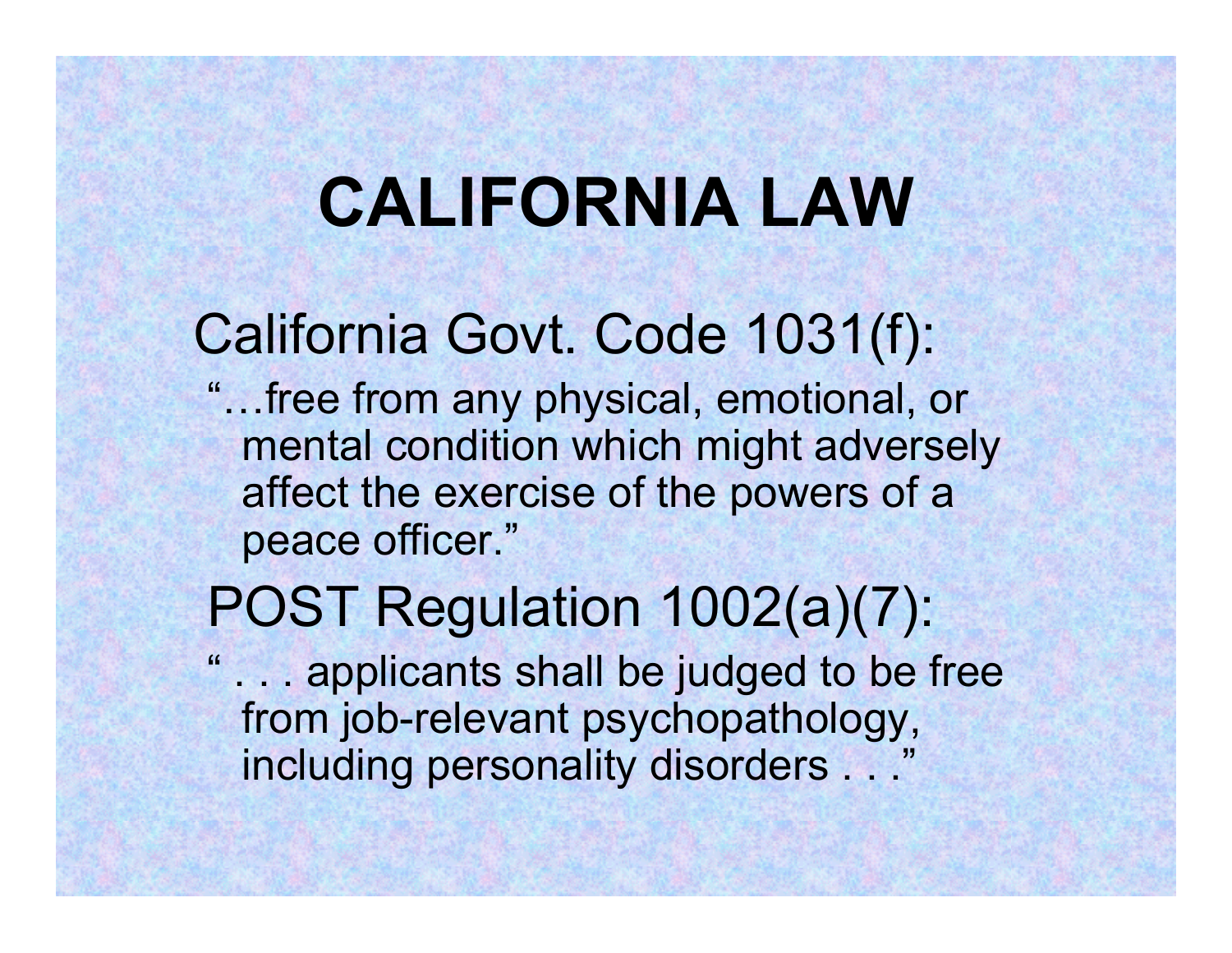# **POST PSYCHOLOGICAL EXAM REQUIREMENTS**

(a) Minimum of two objective psychological tests; one normed to identify abnormal behavior, the other assessing normal behavior.

(b) A clinical interview by a qualified professional (Ph.D. + five years experience)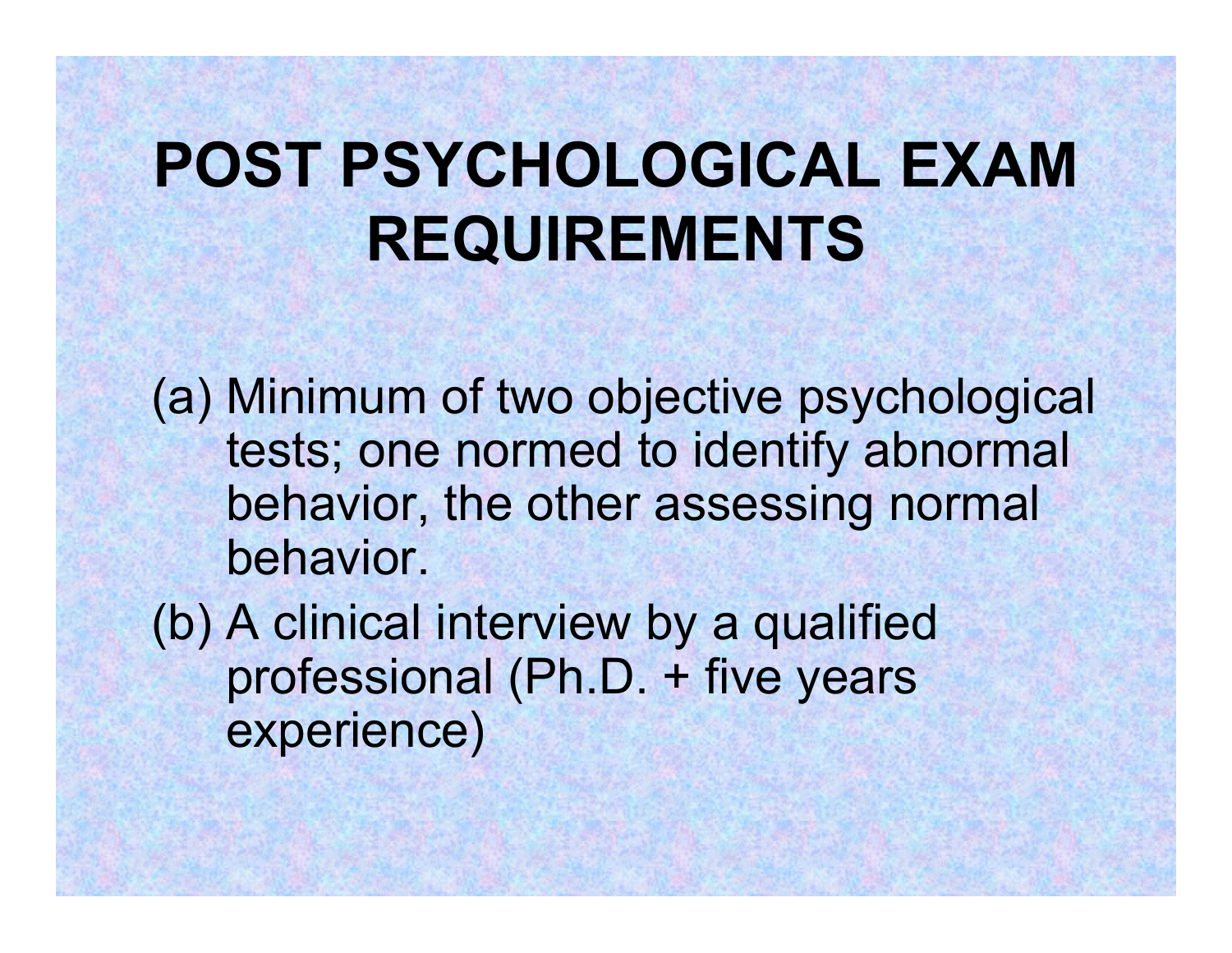# National Application of Psychological Standards

**MINIMUM STANDARDS FOR MENTAL FITNESS**



**Regulatory Standards**  $\Box$  **No Standards** 

**From Bolte & Smith, Criminal Justice Academy, 2001**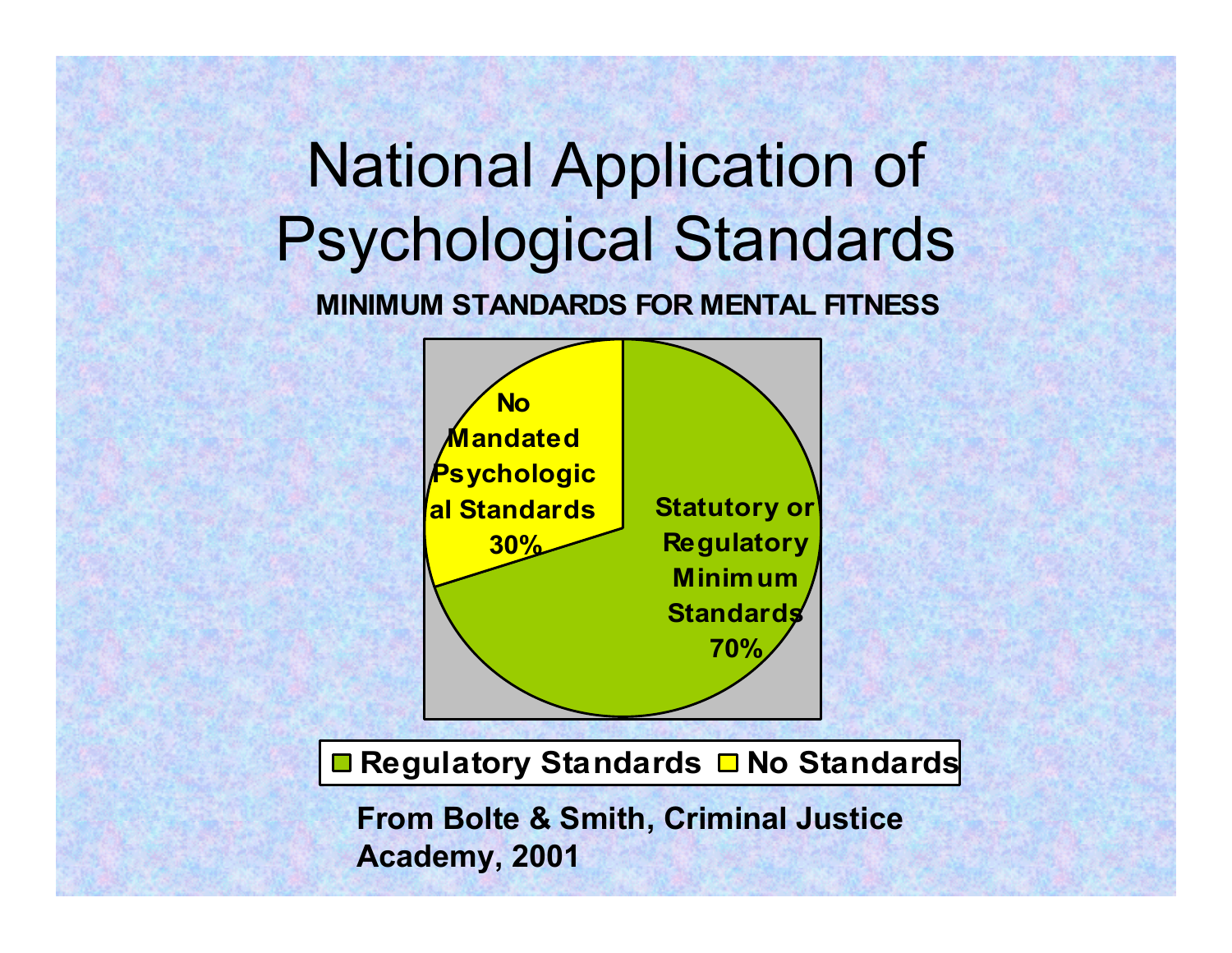# **PROJECT GOALS**

- $\bullet$  Better assurance of consistency & accountability in conduct of ψ screening
- • Update in response to changes in:
	- –Statutes, regulations, case law
	- –Psychological assessment
	- –Policing
- • Better delineation of assessment model: "selection" vs. "screening "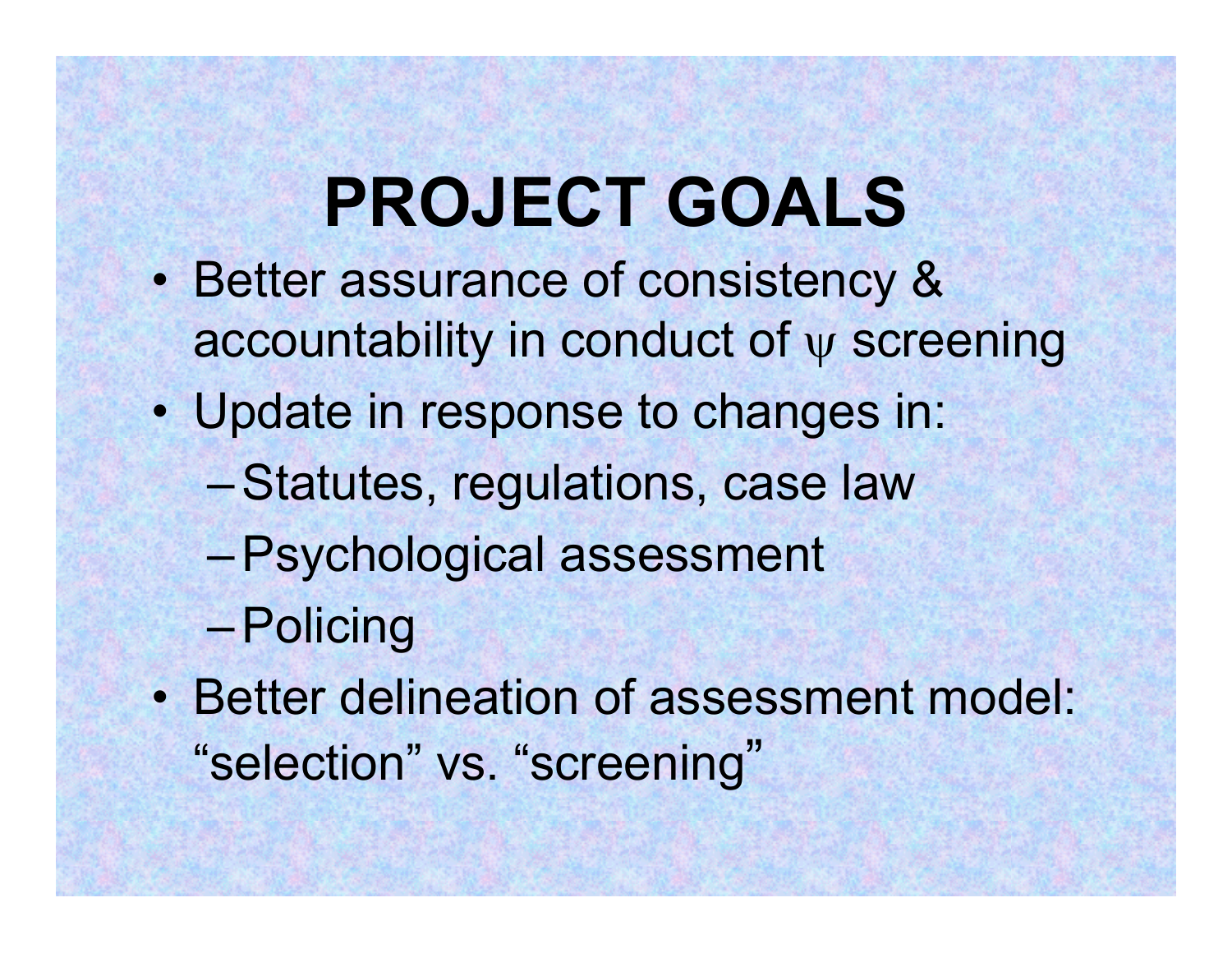## **PROJECT GOALS (cont.)**

- •• Foster better coordination of all involved in candidate screening
- $\bullet$  Broaden focus of guidelines to include clinical interviews, PHQ/BIs
- • Base process on validated, behaviorally-defined **traits**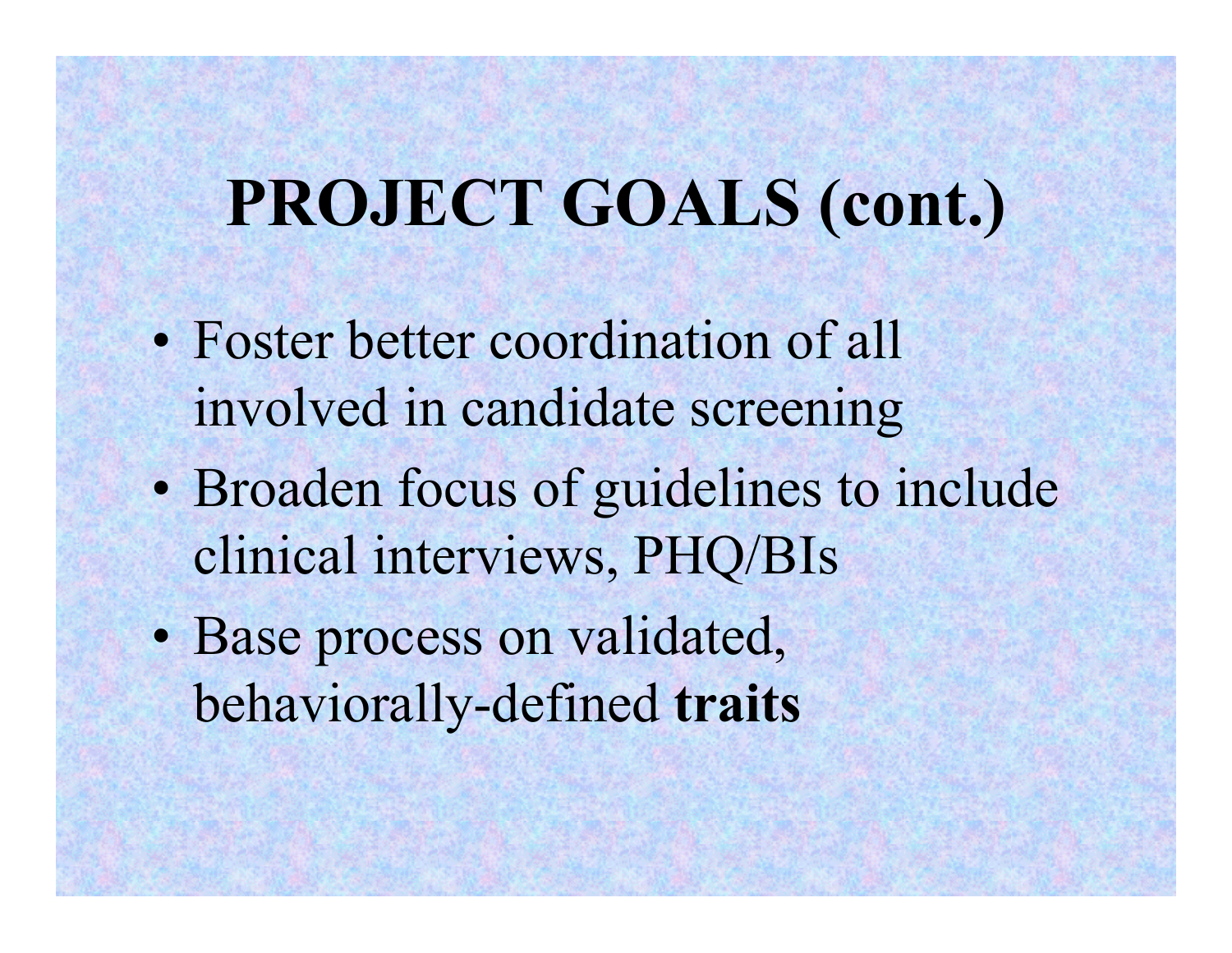### **The Many Uses of TRAITS**

- $\bullet$ Organizing structure for our meta-analysis
- • Basis for developing examination and evaluation protocols
- •• Organizing structure for the new manual
	- Validity Evidence
	- Examination Guidance/Protocols
	- Critical Incidents
	- Evaluation & Feedback Forms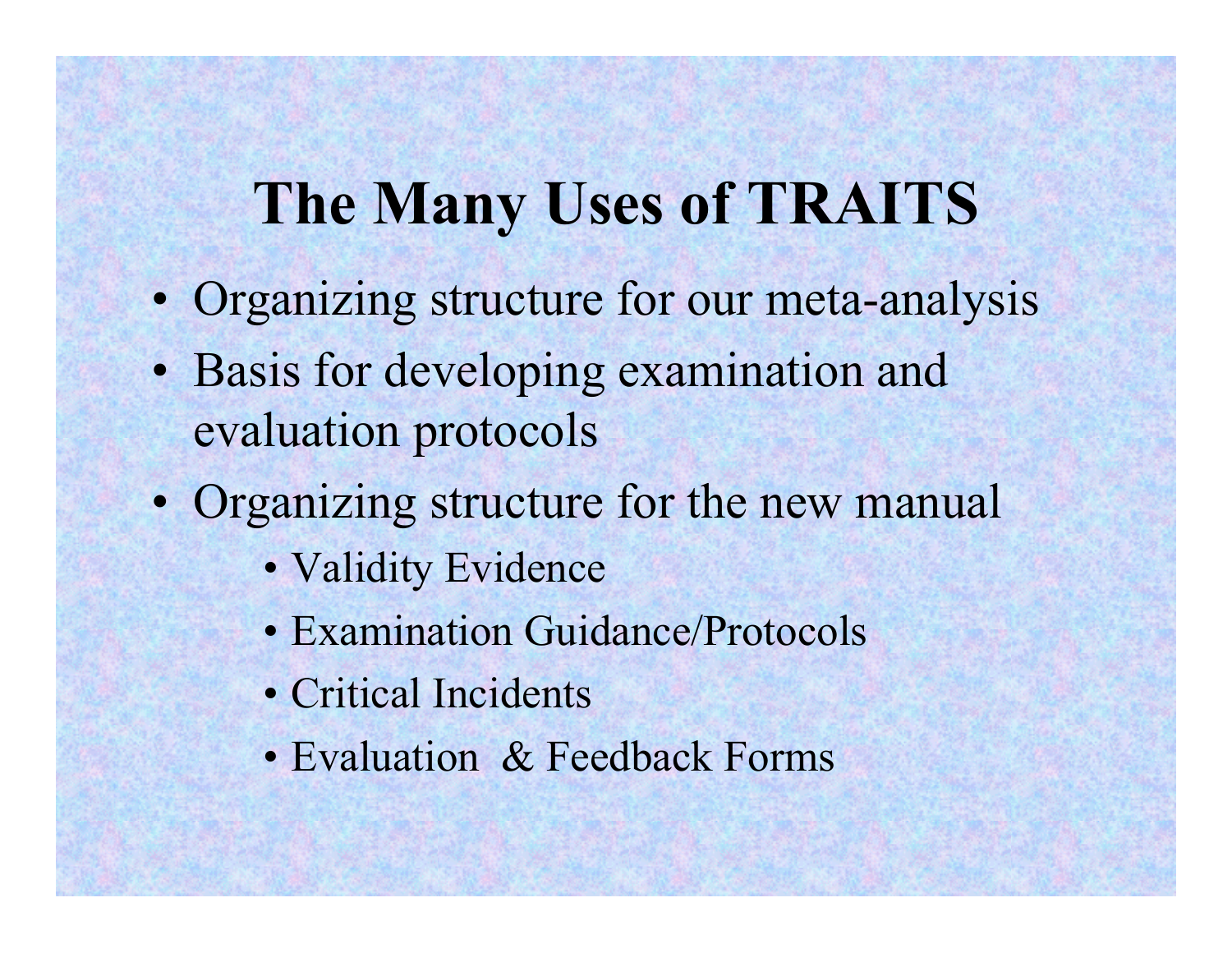# **MAJOR PROJECT PHASES**

- $\bullet$ • Job Analysis  $\rightarrow$  Trait Explication
- •• Meta-Analysis  $\rightarrow$  Validation/Analysis Applicant Norms
- •• Examination & Evaluation Protocol Development/Good Practice Guidelines
- • Follow-on Activities: Revise Regulations; Create/Implement Psychologist Training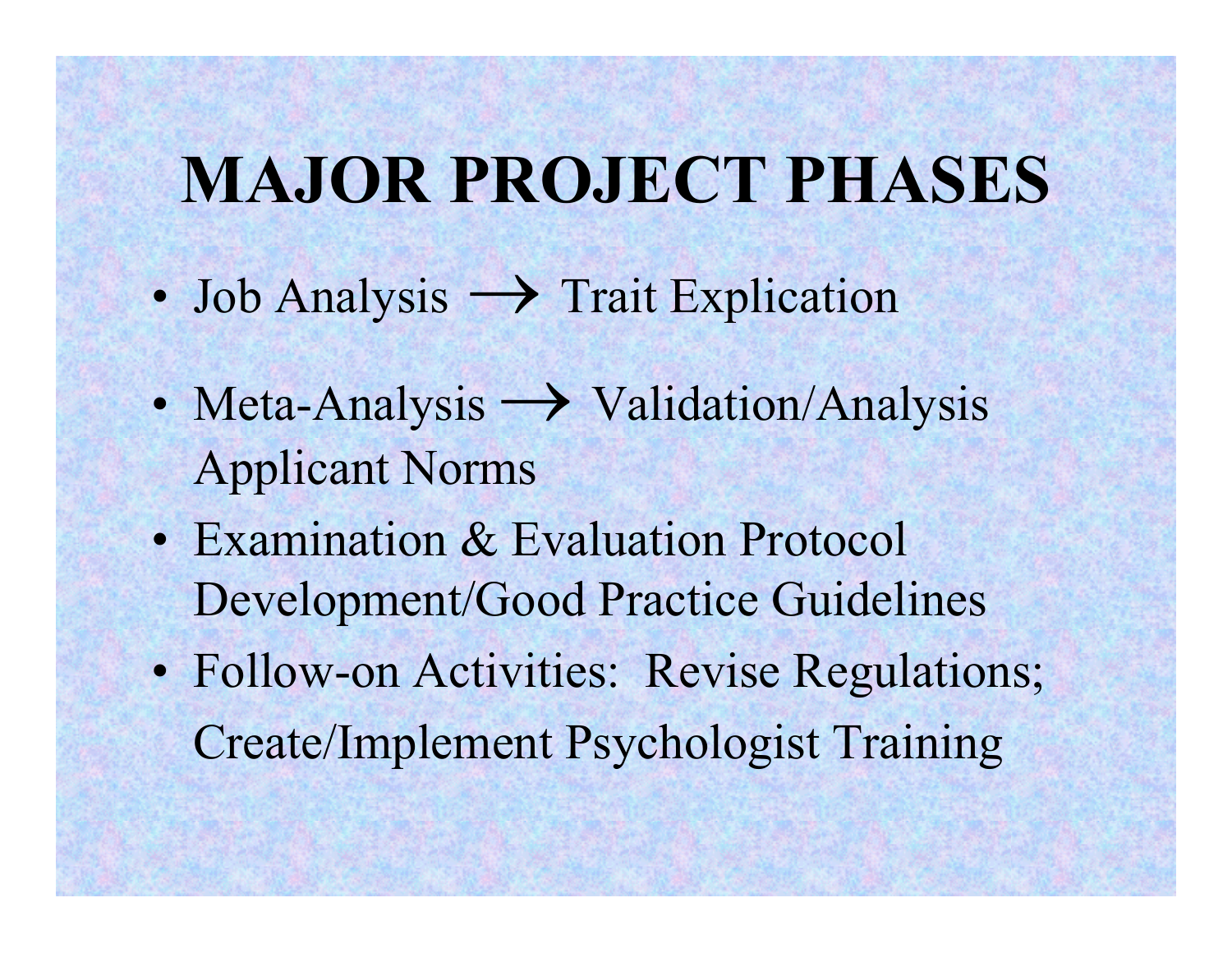### **Job Analysis** <sup>→</sup> **Trait Explication**

- Requested information from law enforcement orgs. across state and nation
- Scoured the literature
- Contacted test publishers
- Developed Personality Requirements **Questionnaire**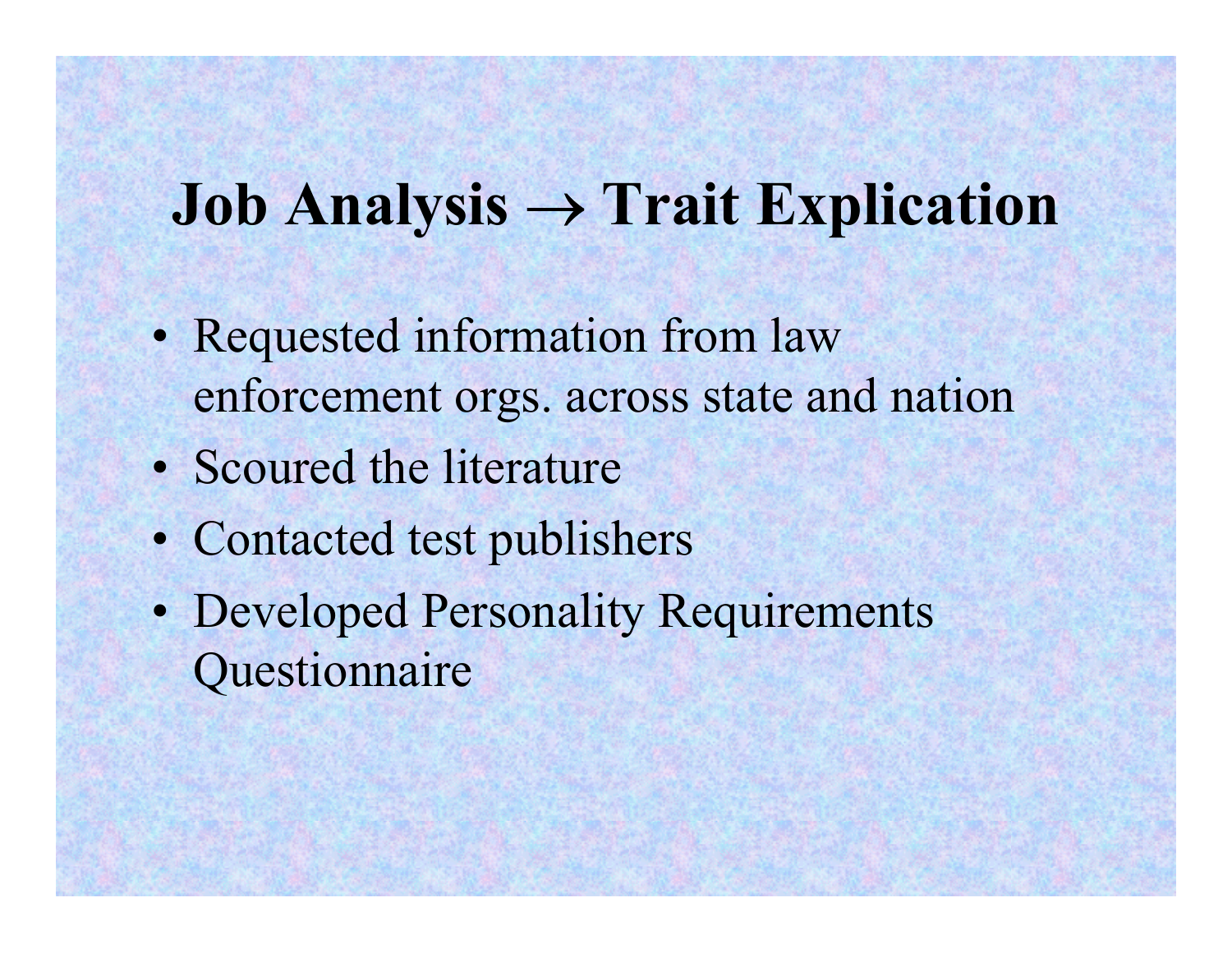## Personality-Based Job Analysis Questionnaires

- Personality-Related Position Requirements Form (PPRF) Raymark, P. H., Schmit, M. J., & Guion, R. M. (1997). Personnel Psychology, 50, 723-736.
- Personnel Requirements Survey (1998) Institute for Personality and Ability Testing (IPAT)
- Hilson Job Analysis Questionnaire (HJAQ) (1997) Hilson Research, Inc.
- Performance Improvement Characteristics (1997) Hogan Assessment Systems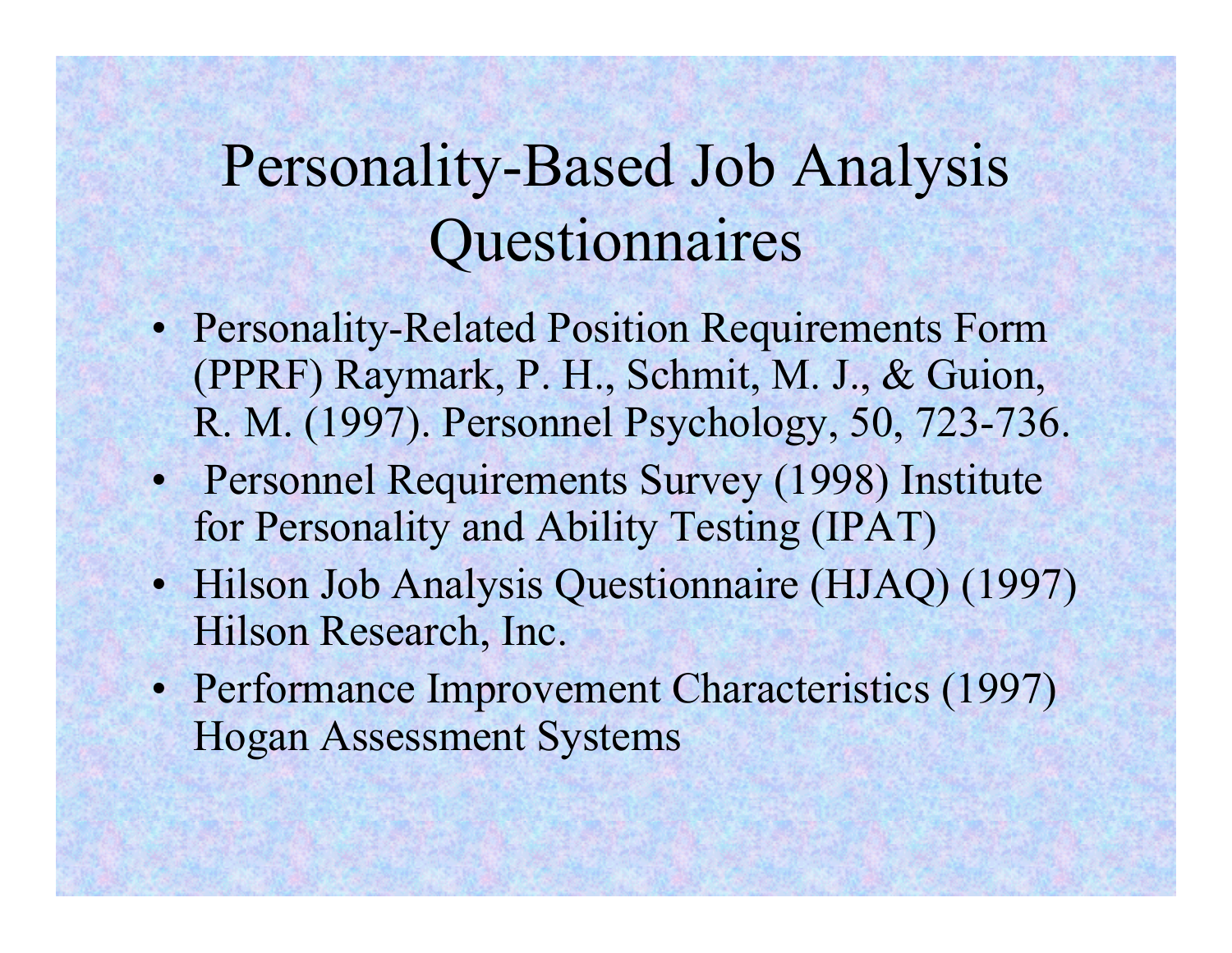"More than a reactive force that responds to crimes already committed; police must develop into a **proactive** entity that **deals with a broad variety of conditions** that tend to disrupt the community peace or adversely affect its quality of life."

"Instead of reacting to specified situations, limited by rigid guidelines and regulations, the officer becomes a **thinking professional**, utilizing **imagination and creativity** to **identify and solve problems**. Instead of being locked in an organizational straightjacket, the police officer is encouraged to **develop cooperative relationships in the community** – to be guided by values and purposes, **rather than constrained by rules and excessive supervision."**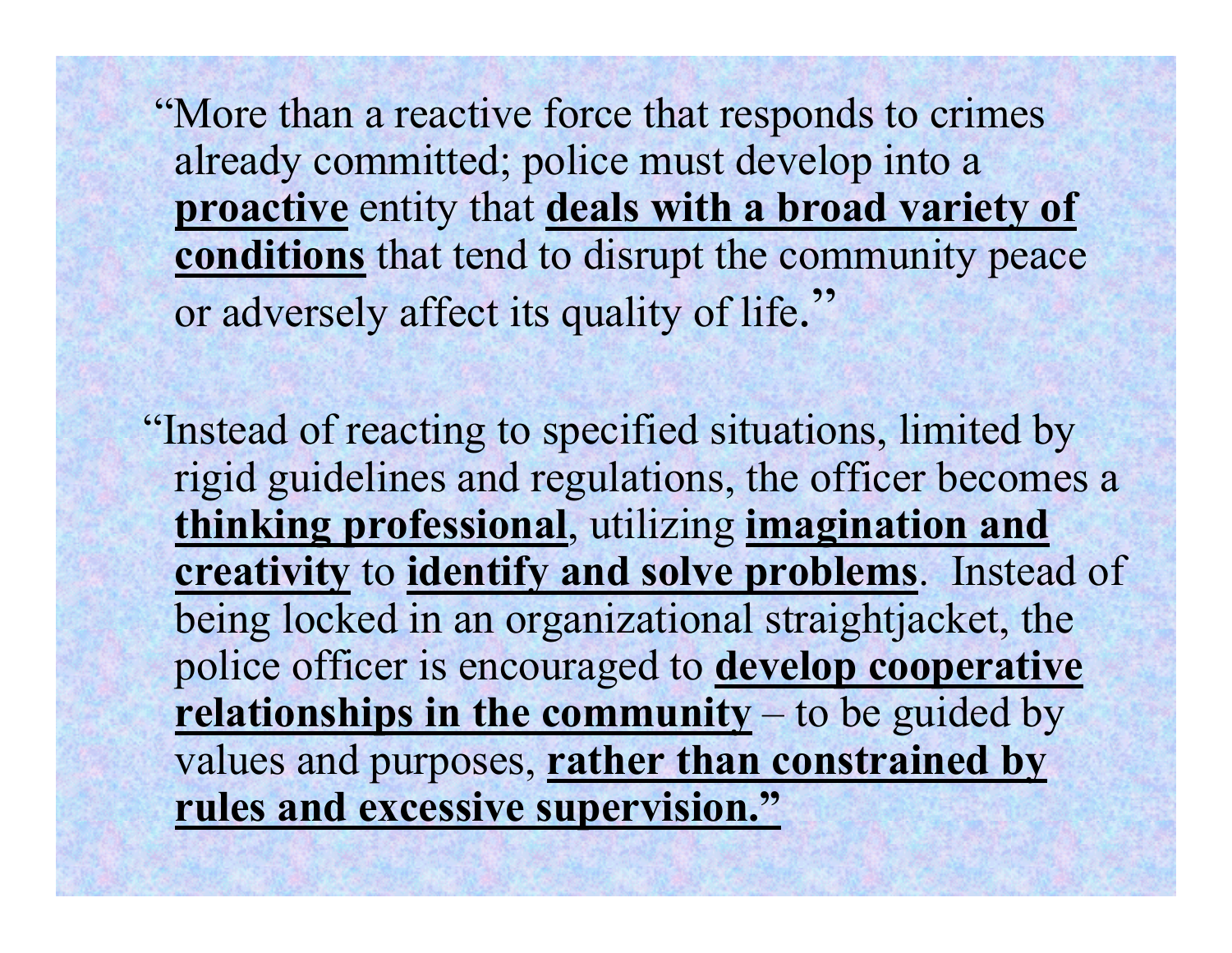Traditional Policing vs. COPs Mean Ratings  $(1 = Not required; 2 = Helpful; 3 = Essential)$ 

|                             | Traditional | <b>COPs</b> |
|-----------------------------|-------------|-------------|
| Integrity                   | $2.86*$     | $2.94*$     |
| <b>Emotional Control</b>    | $2.69*$     | $2.75*$     |
| Conscientiousness           | $2.63*$     | $2.72*$     |
| Judgment/DM/Creativity 2.39 |             | $2.70*$     |
| Adaptability                | 2.34        | $2.67*$     |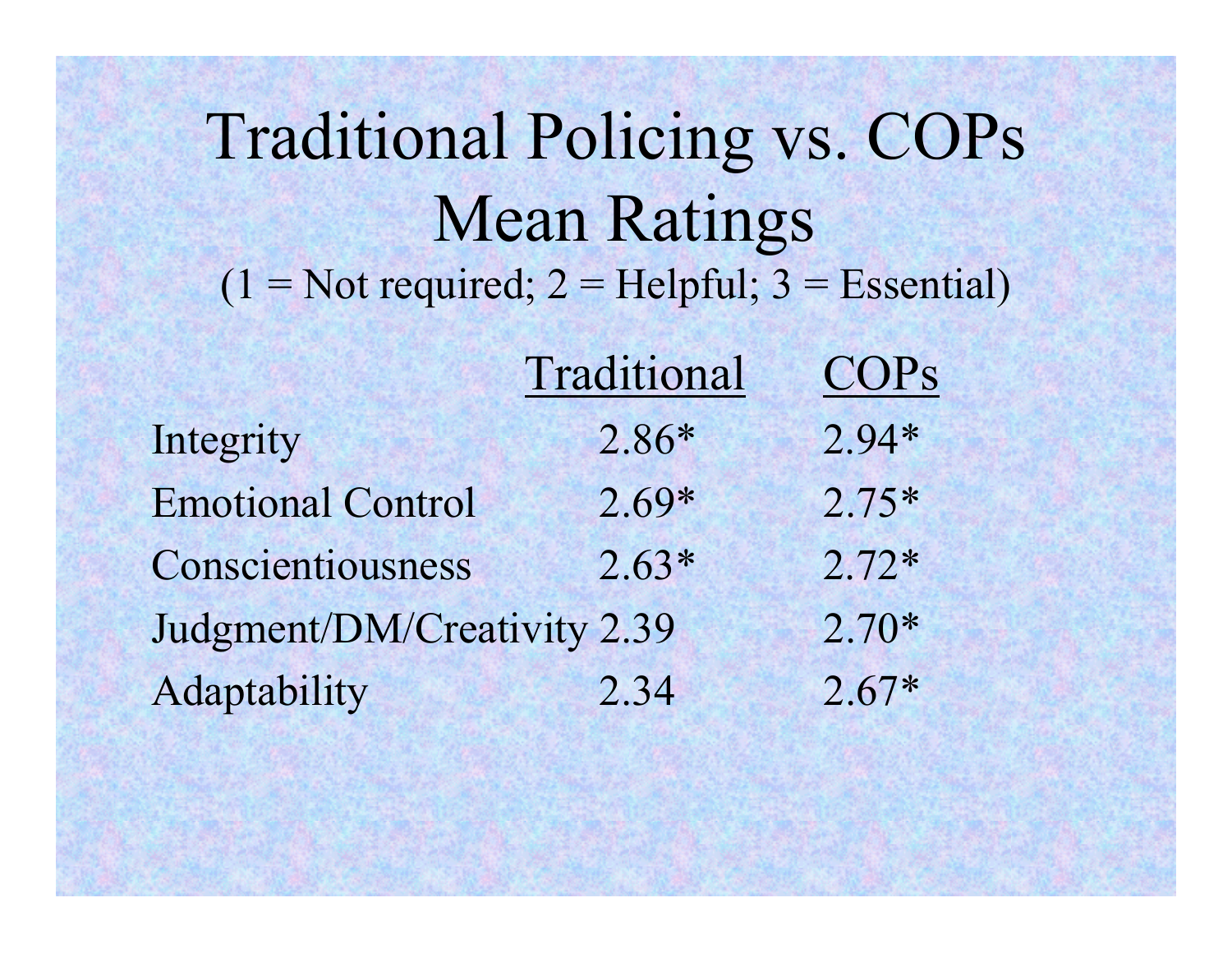# Traditional Policing vs. COPs Mean Ratings (cont)

|                         | Traditional | <b>COPS</b> |
|-------------------------|-------------|-------------|
| Agreeableness           | 2.36        | $2.44*$     |
| Assertiveness/Influence | 2.35        | $2.64*$     |
| Teamwork/Cooperation    | 2.24        | $2.63*$     |
| Interpersonal           | 2.26        | $2.53*$     |
| Thoroughness            | 2.37        | $2.46*$     |
| Initiative              | 2.19        | 2.33        |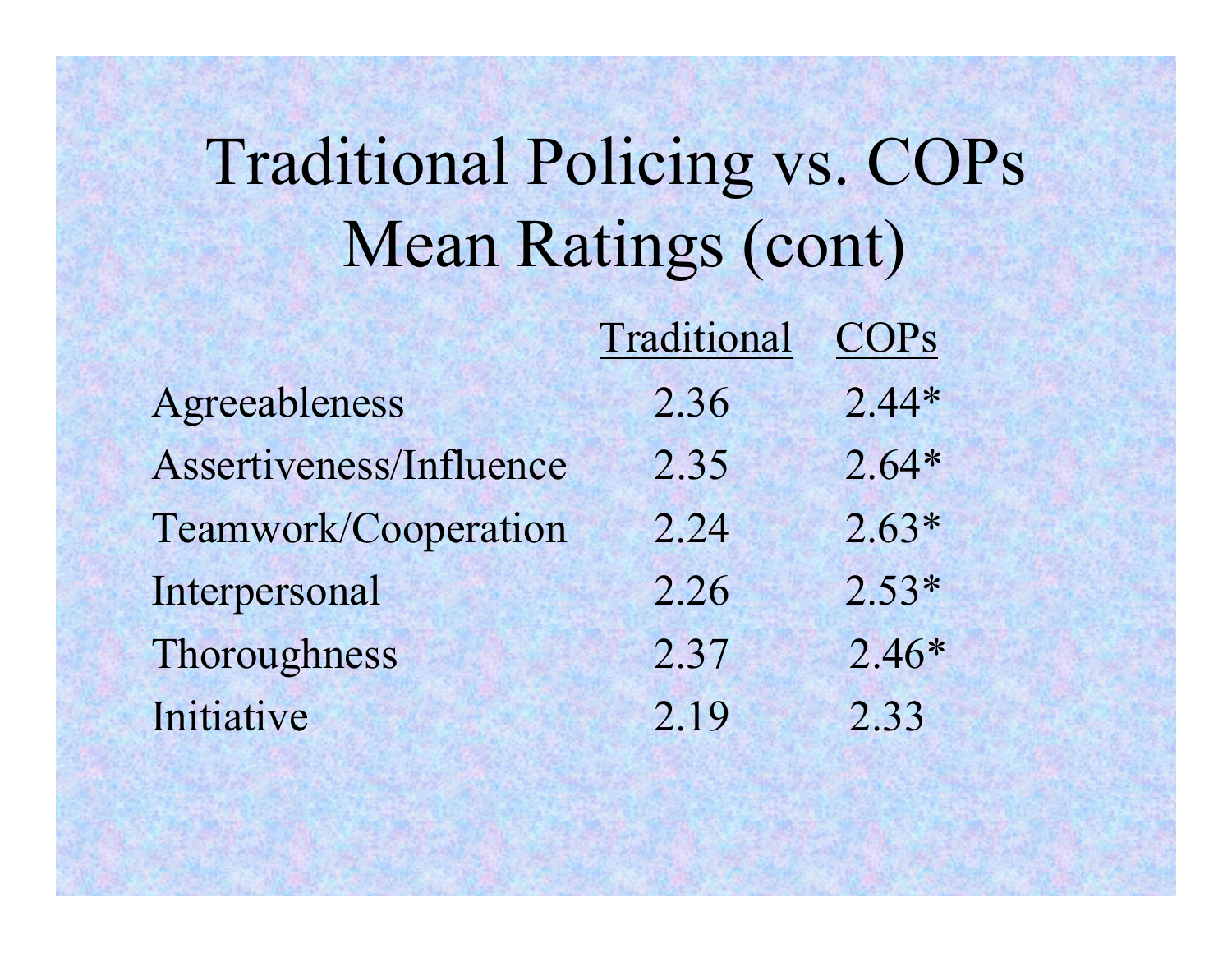#### Recommended COPS References

- www.usdoj.gov/cops/cp\_resources/pubs\_ppse/ default.htm
- Sampson, R. & Scott (2000) *Tackling Crime and Other Public Safety Problems: Case Studies in Problem-Solving.* Washington, D.C. U.S. Dept. of Justice, Office of Community-Oriented Policing
- *Now and Beyond* (1999) Crime and Violence Prevention Center, California Attorney General's **Office**
- Meese, Edwin (1991) *Community Policing and the Police Officer*, paper presented at the Executive Session on Policing, Harvard, MA.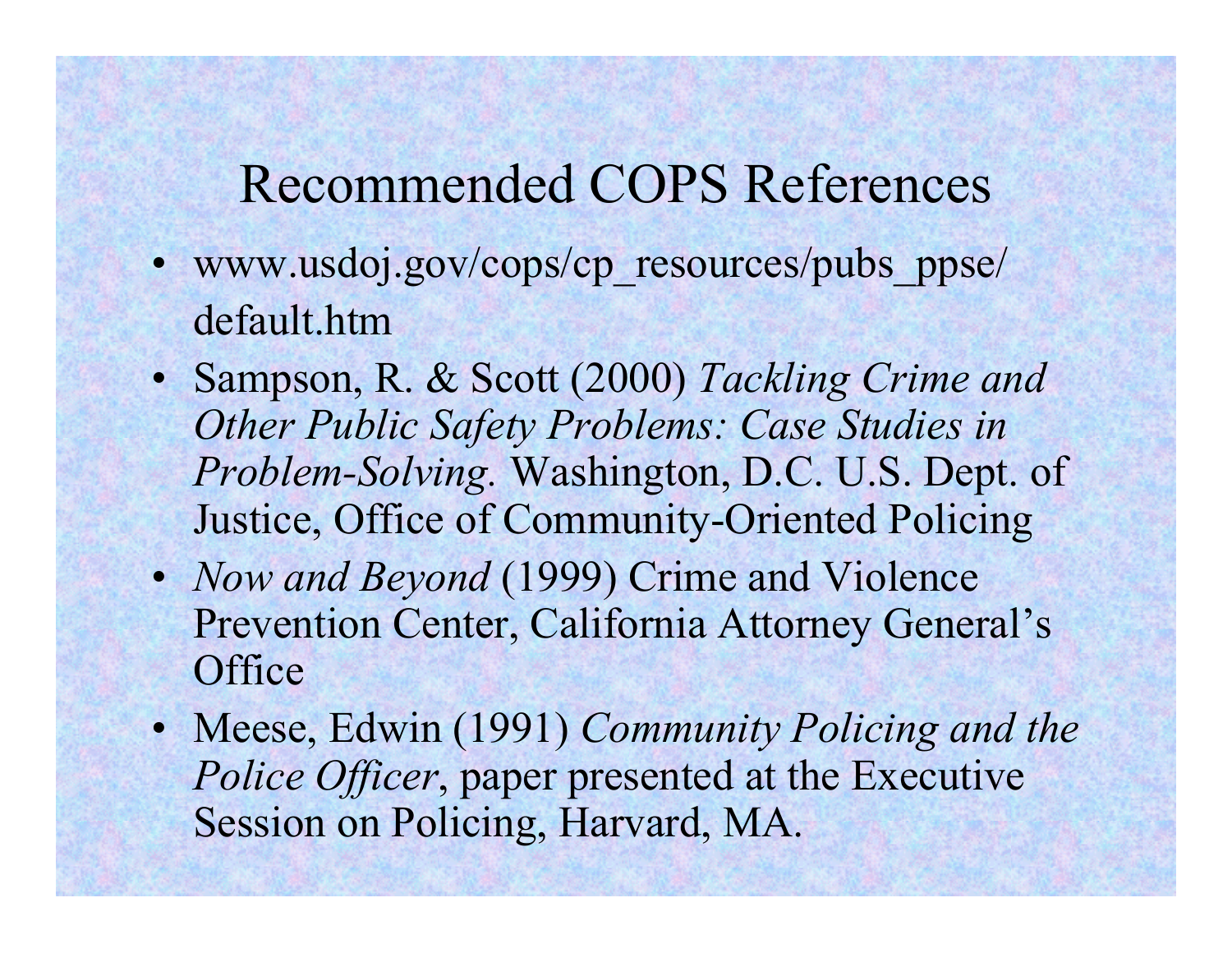### **Job Analysis** <sup>→</sup> **Trait Explication**

- Requested information from law enforcement orgs. across state and nation
- Scoured the literature
- Contacted test publishers
- Developed Personality Requirements Questionnaire
- $\bullet$  **Generated and rated critical incidents**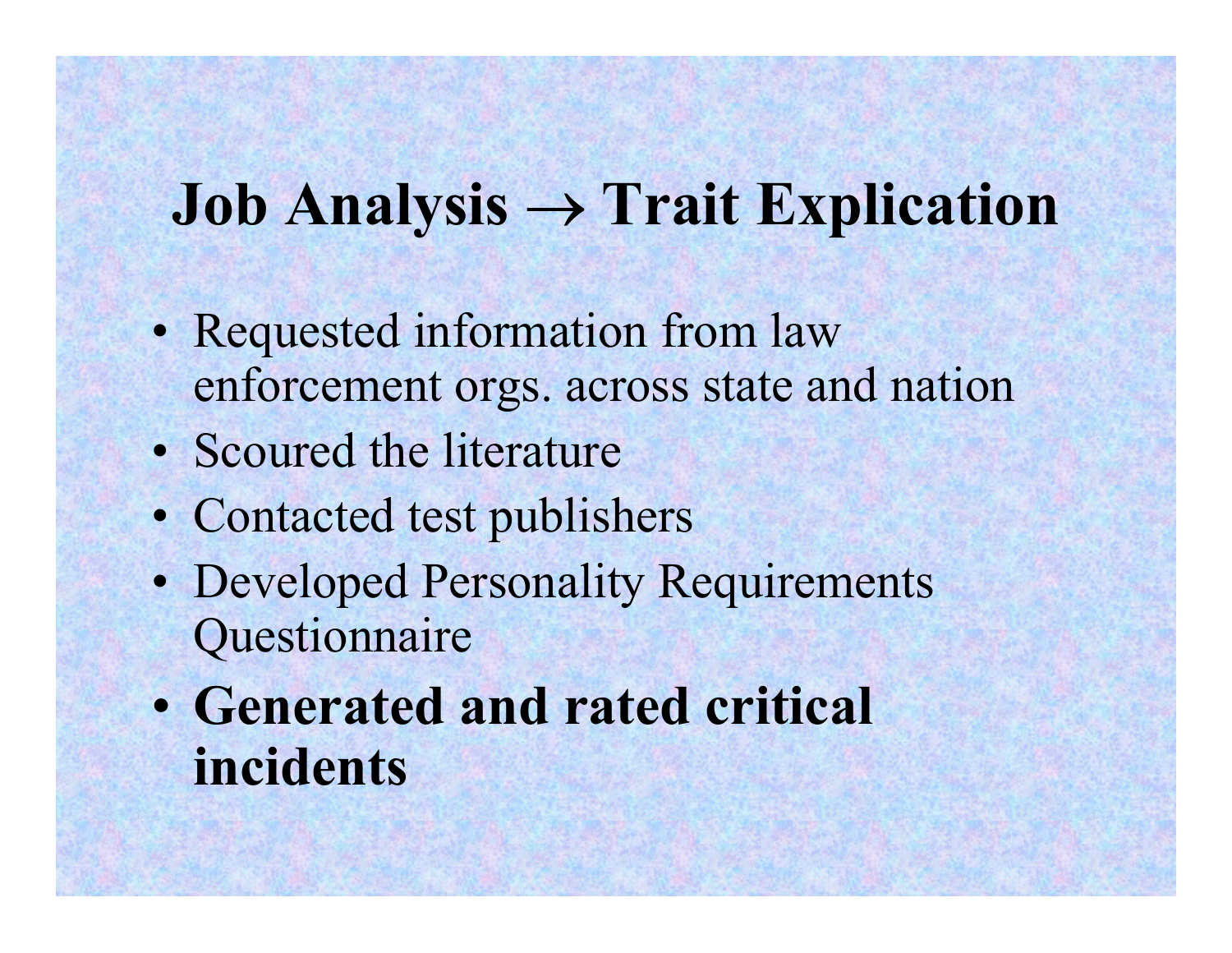#### Example Critical Incident

• After approximately one year on the streets as a patrol officer, a complaint was made that Officer Jones had made an arrest and the report had not been received by the district attorney for processing. Officer Jones quickly explained that he had written the report and had sent it through the appropriate channels. Ironically, at this time a report was received from the department's records division that showed that Officer Jones had over 125 reports that had not been received by the records division. An internal investigation was conducted and determined that Officer Jones had deliberately not written these reports. Officer Jones was disciplined and returned to a correctional facility as an officer.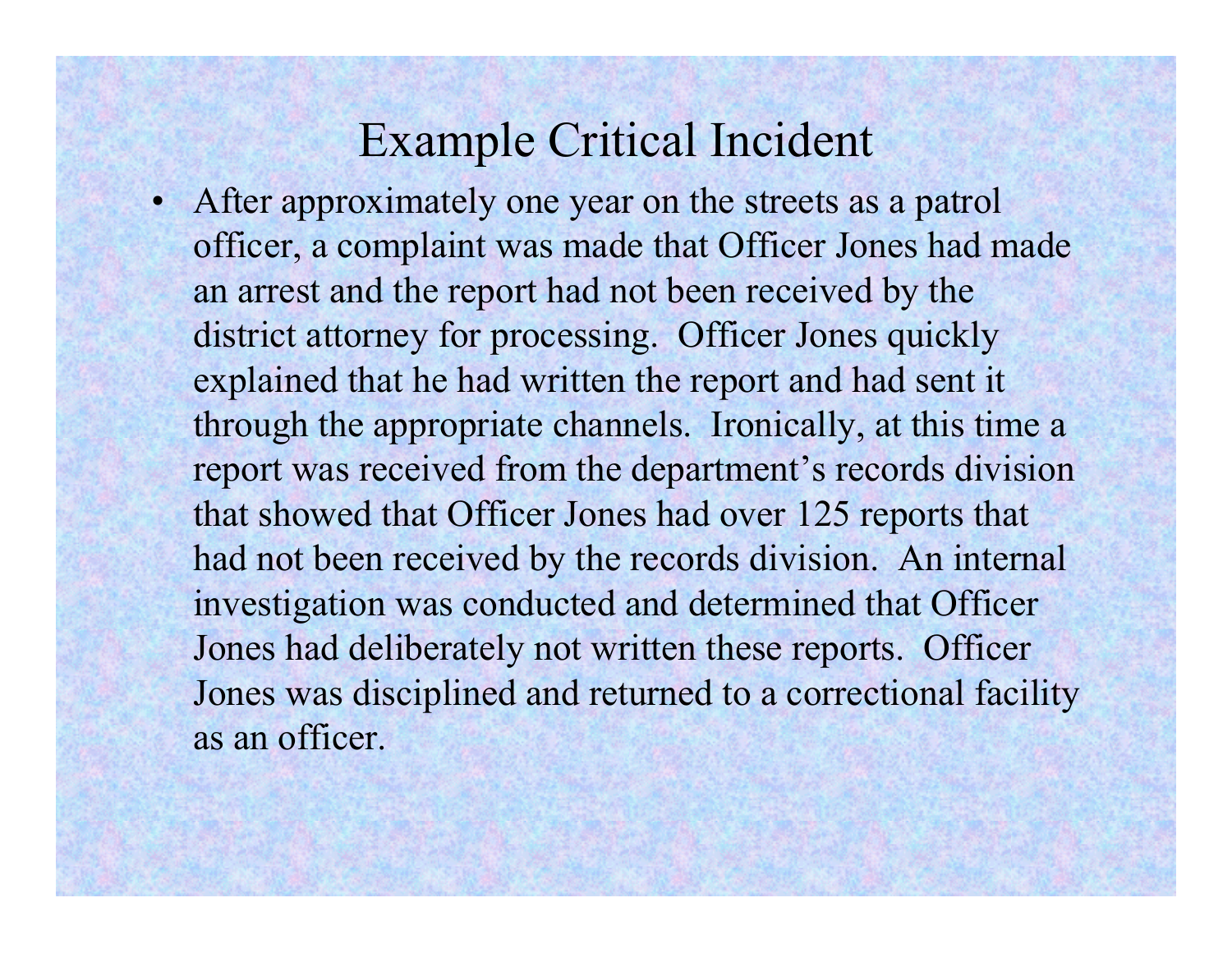## **Job Analysis → Trait Explication**

- • Requested information from law enforcement orgs. across state and nation
- Scoured the literature
- •Contacted test publishers
- • Developed Personality Requirements **Questionnaire**
- •Generated and rated critical incidents
- •**SME panels**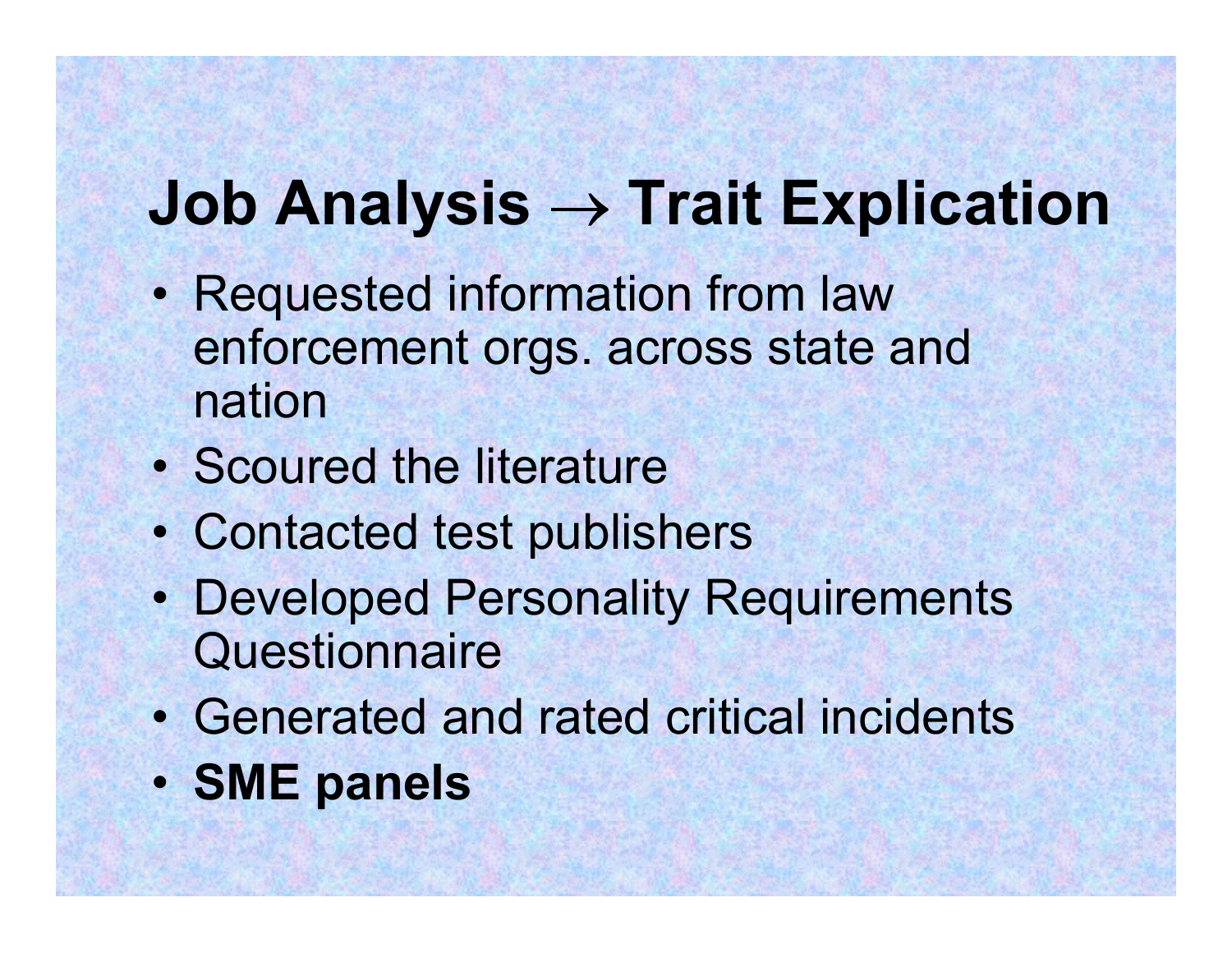# **(Near) Final Trait Taxonomy**

(1) INTERPERSONAL COMPETENCE AND **CONCERN** 

(2) COOPERATION AND TEAMWORK

(3) ADAPTABLILITY/ FLEXIBILITY

(4) CONSCIENTIOUSNESS/ DEPENDABILITY

(5) PRUDENCE/IMPULSE CONTROL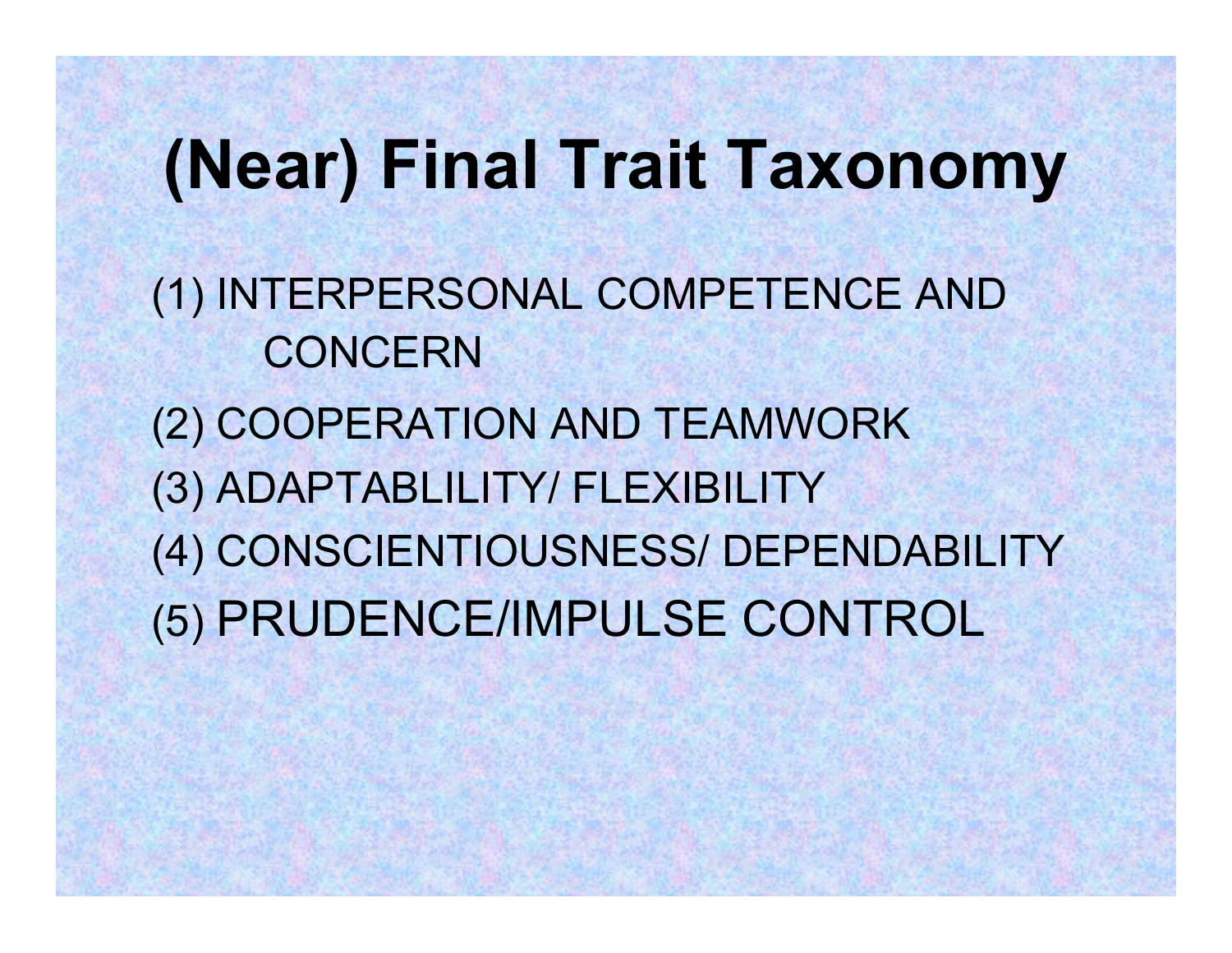# **Trait Taxonomy (cont.)**

- (6 INTEGRITY/ ETHICS
- (7) EMOTIONAL MATURITY AND CONTROL
- (8) DECISION-MAKING AND JUDGMENT
- (9) ASSERTIVENESS/LEADERSHIP/
- - INFLUENCE

(10) ENGAGING IN INAPPROPRIATE AND SELF-DAMAGING BEHAVIOR - ON AND OFF DUTY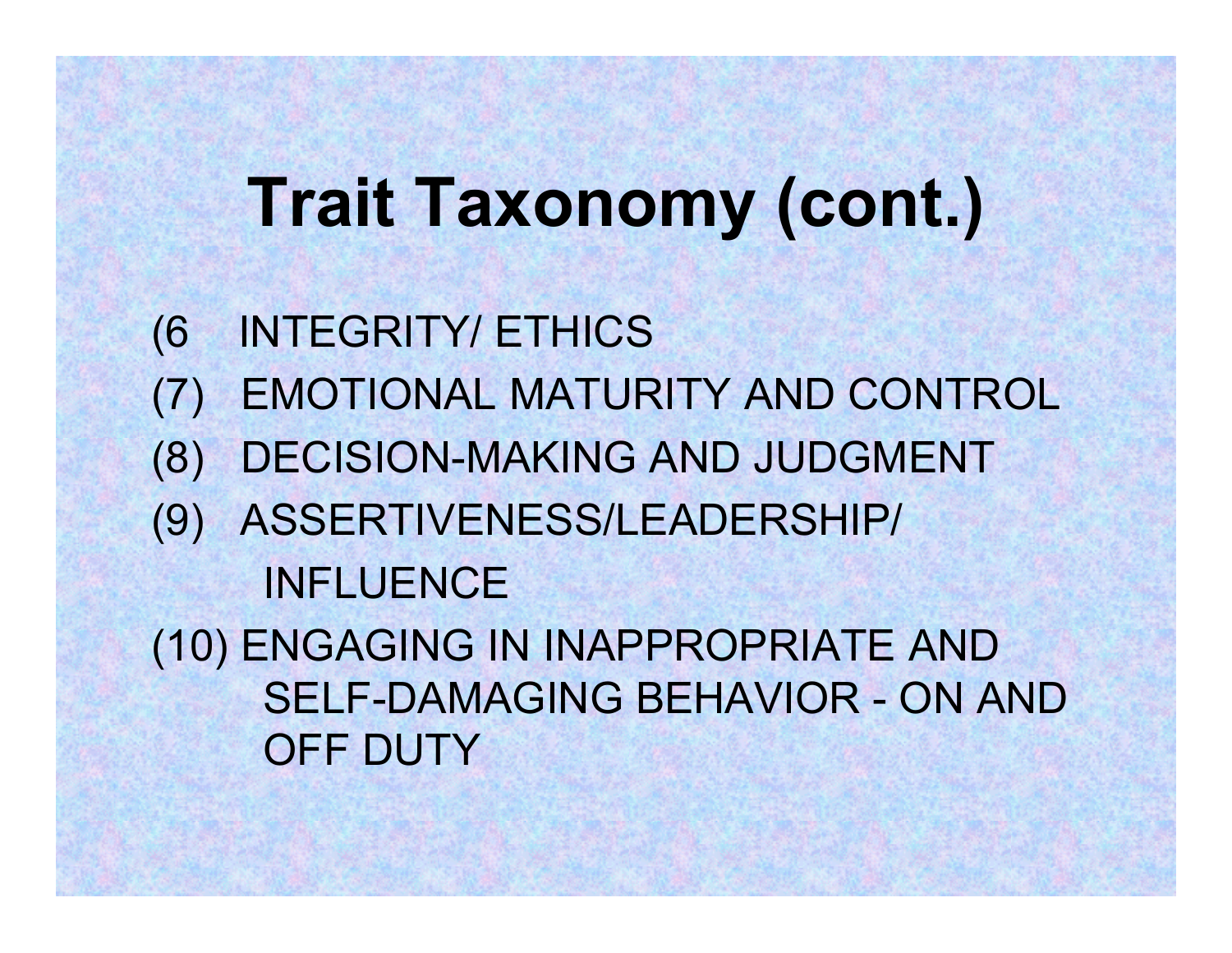#### Meta-Analysis

- Being conducted by Ones & Viswesvaran
- Data Collected
	- $>$  1700 articles ( $\pm$  500 yielded data)
	- •• Criterion-related data  $(x, \sigma, r) = 6,724$
	- •• Contrasted group data ( $\chi$ ,  $\sigma$ , d) = 2,148
- Example Criteria

Accepted/Rejected Commendations Auto Accidents Citizen Complaints Corruption FTO Scores Supervisory Ratings Termination

• Awaiting test publisher feedback re: scaledimension fit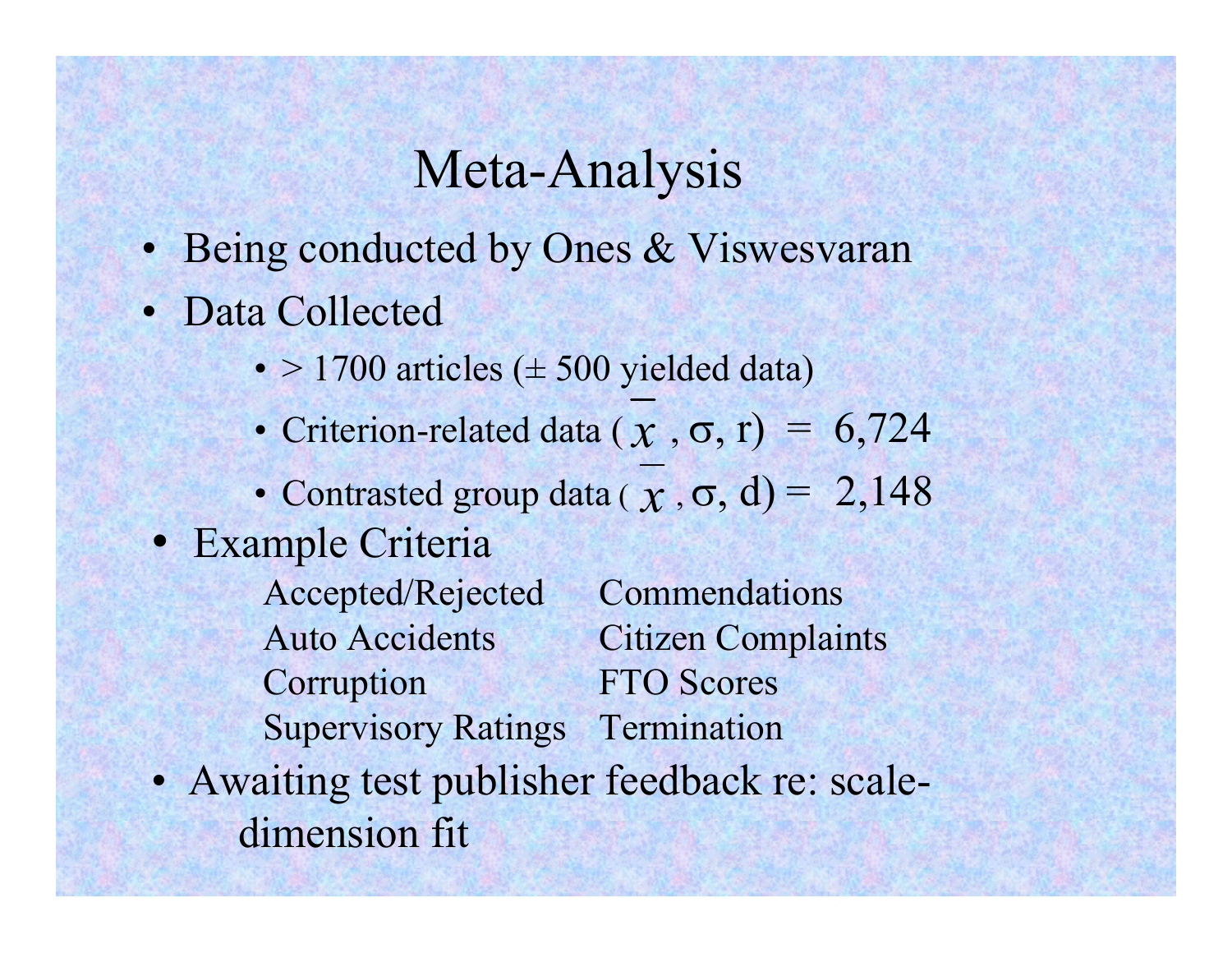# **PROPOSED MANUAL CONTENTS**

**Introduction & Background** Purpose & Philosophy Methodology Intended Use & Audience**Legal Issues & Regulations Selection and Training of Psychologists**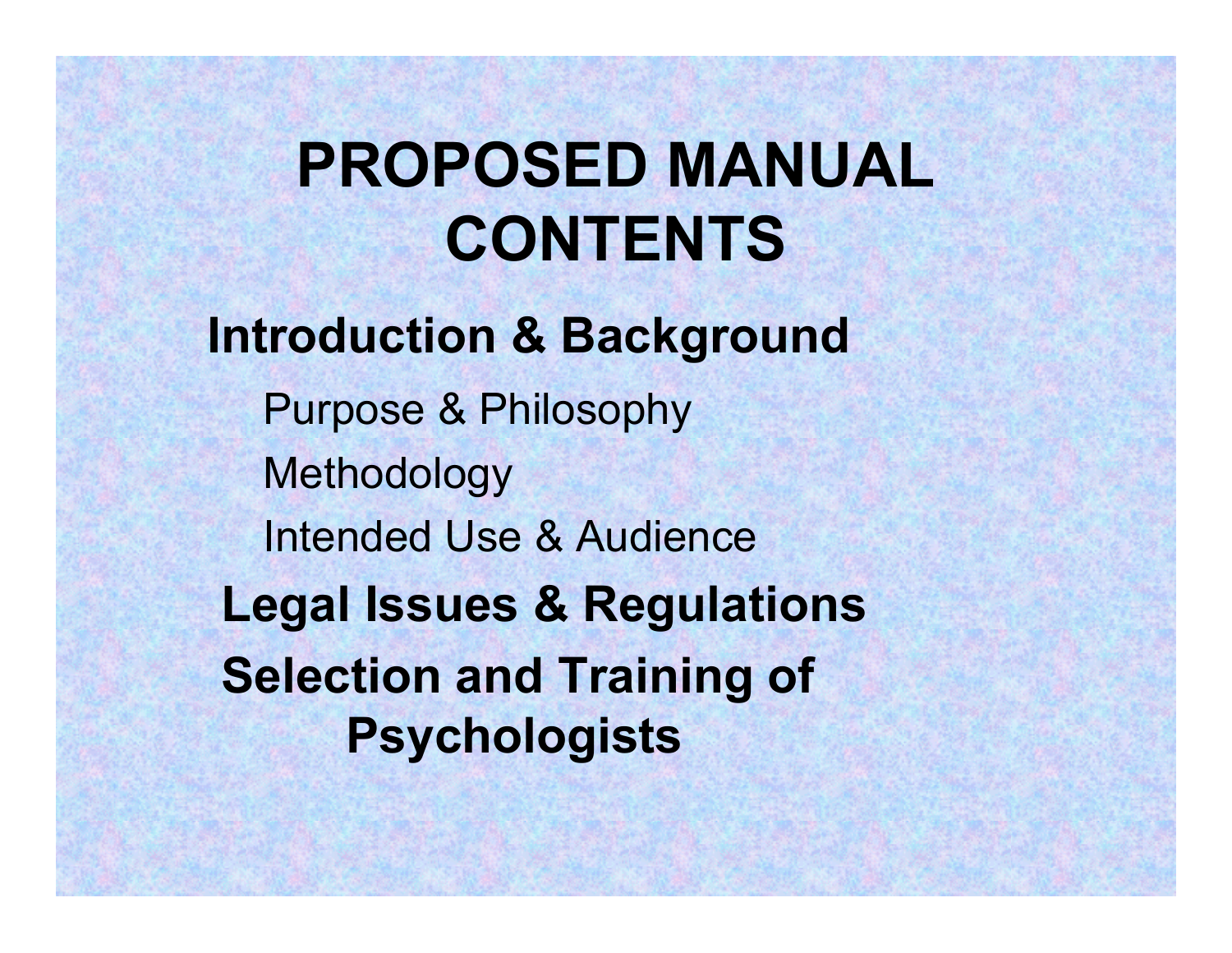**Trait-by-Trait Guidance Definition Behaviors** Critical IncidentsTest scales, interview questions, background information **Test-by-Test Guidance** Validities, Reliabilities; etc. Usefulness in measuring traits Applicant Norms Advice and Admonitions (from test publishers, Ψ SMEs, etc.)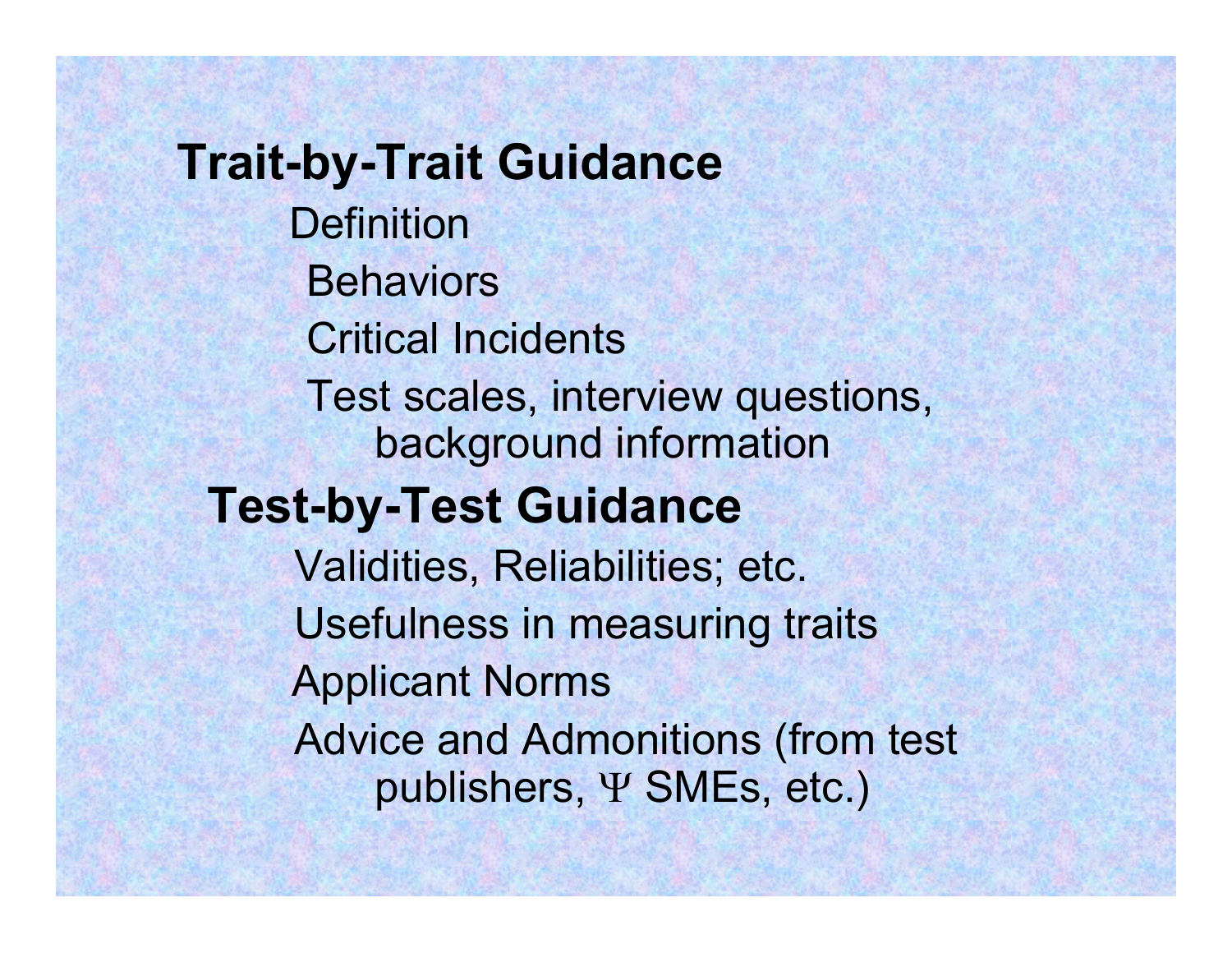**Background Information BI area** x Trait matrixUseful topics/questions Integration with other assess. modes Model PHS**Interviews**Trait x Topic matrix Integration with other assessment modes Suggested questions and tactics Do's & Don'tsModel Protocol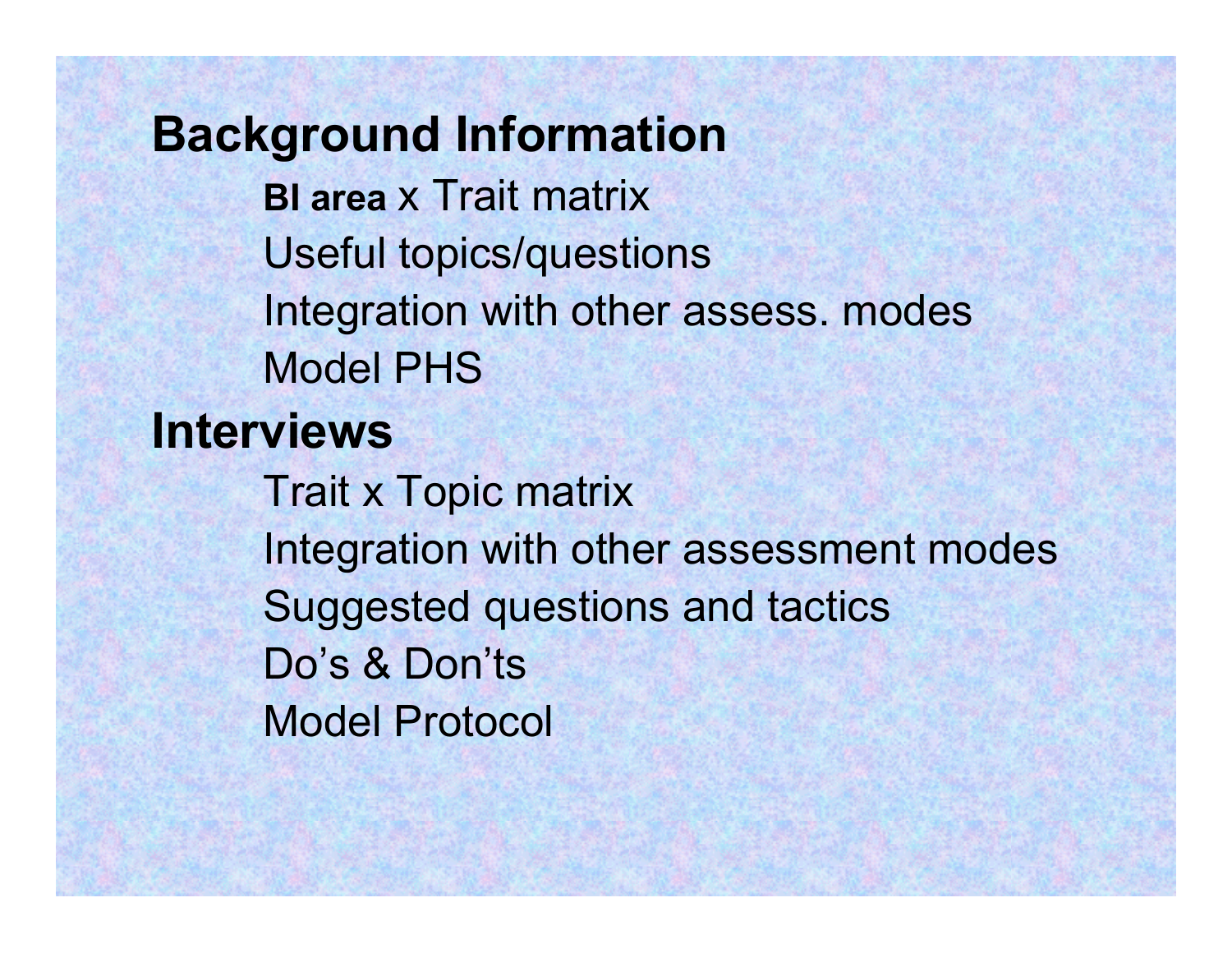#### **Evaluation Protocols**

Translating findings into decisions Feedback to agencies Model Candidate Evaluation Form**Related Procedural Issues**

Feedback to CandidatesAppeals/Second Opinions Formative Validation – feedback to psychologist to use in fine-tuning process.